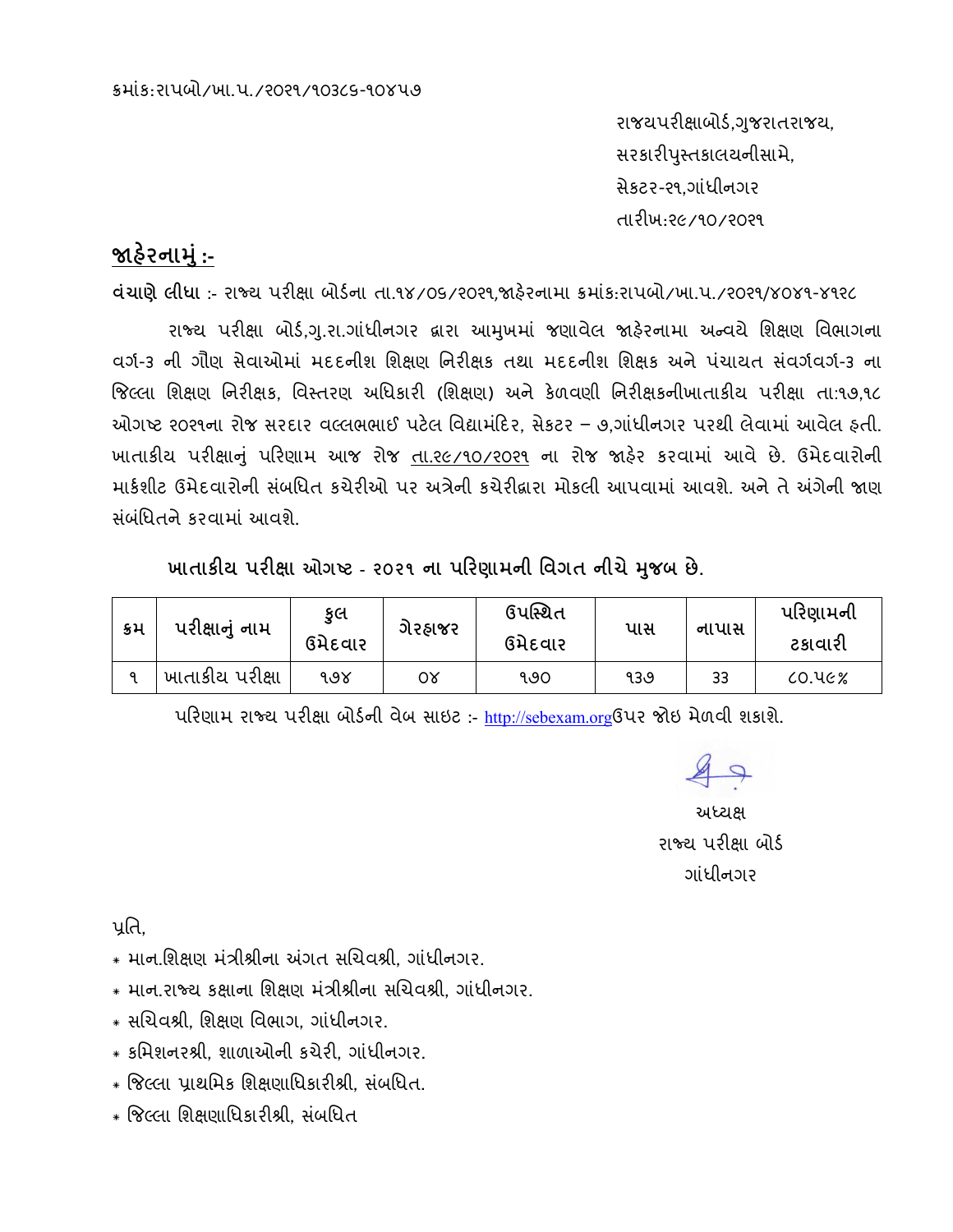|                | <b>State Examinatoin Board</b>                                     |                                             |         |         |         |         |              |             |  |  |
|----------------|--------------------------------------------------------------------|---------------------------------------------|---------|---------|---------|---------|--------------|-------------|--|--|
|                | Assistant Teacher Class - 3, Deparmental Exam August - 2021 Result |                                             |         |         |         |         |              |             |  |  |
| <b>NO</b>      | Roll no                                                            | <b>Candidate Name</b>                       | PAPER-1 | PAPER-2 | PAPER-3 | PAPER-4 | <b>TOTAL</b> | Result      |  |  |
| 1              | 821211                                                             | CHANDRIKABEN DEVAJIBHAI CHAUHAN             | EXEM    | EXEM    | EXEM    | 83      | 83           | <b>PASS</b> |  |  |
| $\overline{2}$ | 821025                                                             | ASHWINKUMAR VIRABHAI DANGAR                 | 85      | 59      | 65      | 67      | 276          | PASS        |  |  |
| 3              | 821108                                                             | HIRAJI KURAJI SISODIYA                      | 55      | 56      | 40      | 50      | 201          | <b>FAIL</b> |  |  |
| 4              | 821125                                                             | NISHABEN MAHENDRABHAI VANJARA               | 98      | 95      | 95      | 83      | 371          | <b>PASS</b> |  |  |
| 5              | 982002                                                             | DINESHKUMAR BABUBHAI BALEVIYA               | 48      | 52      | EXEM    | 62      | 162          | <b>FAIL</b> |  |  |
| 6              | 821213                                                             | VAISHALI THAKORBHAI PATEL                   | EXEM    | EXEM    | EXEM    | 63      | 63           | <b>PASS</b> |  |  |
| $\overline{7}$ | 982015                                                             | SRIVIDYA RAMESH IYER                        | 66      | 43      | 50      | 60      | 219          | <b>FAIL</b> |  |  |
| 8              | 821008                                                             | DHARA NARESHBHAI BHATTI                     | 86      | 76      | 78      | 69      | 309          | PASS        |  |  |
| 9              | 821058                                                             | MEHUL CHANDUBHAI MAKWANA                    | 71      | 50      | 72      | 70      | 263          | <b>PASS</b> |  |  |
| 10             | 821021                                                             | MADHURIBEN RAGHAVBHAI CHOSALA               | 49      | 48      | 61      | 46      | 204          | <b>FAIL</b> |  |  |
| 11             | 821064                                                             | JIPSABEN KALIDAS MAYAVANSHI                 | EXEM    | EXEM    | EXEM    | 79      | 79           | <b>PASS</b> |  |  |
| 12             | 821079                                                             | VAGHJIBHAI MAGANBHAI PARGHI                 | 77      | 46      | 63      | 67      | 253          | <b>FAIL</b> |  |  |
| 13             | 821023                                                             | ASHVINKUMAR POPATBHAI DABHI                 | 88      | 66      | 73      | 73      | 300          | <b>PASS</b> |  |  |
| 14             | 821139                                                             | ARVINDKUMAR LALCHANDBHAI NINAMA             | 57      | 53      | 45      | 72      | 227          | <b>FAIL</b> |  |  |
| 15             | 821130                                                             | NRUPAL VIJAYKUMAR VYAS                      | 88      | 80      | 70      | 76      | 314          | <b>PASS</b> |  |  |
| 16             | 821124                                                             | RANJIT BHIMABHAI VALA                       | 72      | 59      | 57      | 65      | 253          | <b>PASS</b> |  |  |
| 17             | 821019                                                             | PRAVINKUMAR PRAHLADBHAI CHAUHAN             | 91      | 98      | 86      | 95      | 370          | <b>PASS</b> |  |  |
| 18             | 821024                                                             | KAJAL RATNABHAI DAMOR                       | 81      | 71      | 72      | 68      | 292          | <b>PASS</b> |  |  |
| 19             | 821121                                                             | KRISHNA DHANJIBHAI VAGHAMSHI                | 91      | 81      | 75      | 76      | 323          | <b>PASS</b> |  |  |
| 20             | 821113                                                             | HETALBEN RATILAL SONI                       | 82      | 86      | 78      | 78      | 324          | <b>PASS</b> |  |  |
| 21             | 821202                                                             | KIRITKUMAR SUKAJI ASARI                     | 71      | 67      | EXEM    | 69      | 207          | <b>PASS</b> |  |  |
| 22             | 821140                                                             | BHAVESHKUMAR NARANBHAI SEVRA                | 74      | 70      | 69      | 76      | 289          | <b>PASS</b> |  |  |
| 23             | 821091                                                             | NEETABEN JETHABHAI PATEL                    | 94      | 92      | 70      | 83      | 339          | <b>PASS</b> |  |  |
| 24             | 821201                                                             | MANILAL BHEMABHAI PANDOR                    | 49      | 58      | 47      | EXEM    | 154          | <b>FAIL</b> |  |  |
| 25             | 821075                                                             | AJAYKUMAR GOVINDBHAI PANCHAL                | 74      | 76      | 73      | 63      | 286          | <b>PASS</b> |  |  |
| 26             | 821117                                                             | KHUMENDAR KUMAR KALJIBHAI<br><b>TAVIYAD</b> | 75      | 86      | 68      | 75      | 304          | <b>PASS</b> |  |  |
| 27             | 821015                                                             | MANISHABEN KALABHAI CHAUDHARI               | 90      | 87      | 85      | 83      | 345          | <b>PASS</b> |  |  |
| 28             | 821103                                                             | HARSUKH MANSUKHLAL SAPARIYA                 | 94      | 89      | 93      | 89      | 365          | <b>PASS</b> |  |  |
| 29             | 821071                                                             | JATINKUMAR RAMESHBHAI NIMAVAT               | 71      | 73      | 66      | 63      | 273          | PASS        |  |  |
| 30             | 821051                                                             | ALPESH RAMJIBHAI KHANDALA                   | 89      | 83      | 77      | 81      | 330          | <b>PASS</b> |  |  |
| 31             | 821118                                                             | KHYATIBEN GHANSHYAMBHAI TILAVAT             | 89      | 88      | 78      | 82      | 337          | <b>PASS</b> |  |  |
| 32             | 821087                                                             | PIYUSHKUMAR RAMESHLAL PATEL                 | 91      | 79      | 78      | 76      | 324          | <b>PASS</b> |  |  |
| 33             | 821034                                                             | MAYURSINH CHATURSINH GOHIL                  | 69      | 87      | 74      | 82      | 312          | <b>PASS</b> |  |  |
| 34             | 821132                                                             | ASHISH RAJNIKANT ZINZUVADIA                 | 84      | 54      | 66      | 68      | 272          | PASS        |  |  |
| 35             | 821096                                                             | JAIMINKUMAR PUNAMBHAI PRAJAPATI             | 93      | 88      | 84      | 77      | 342          | <b>PASS</b> |  |  |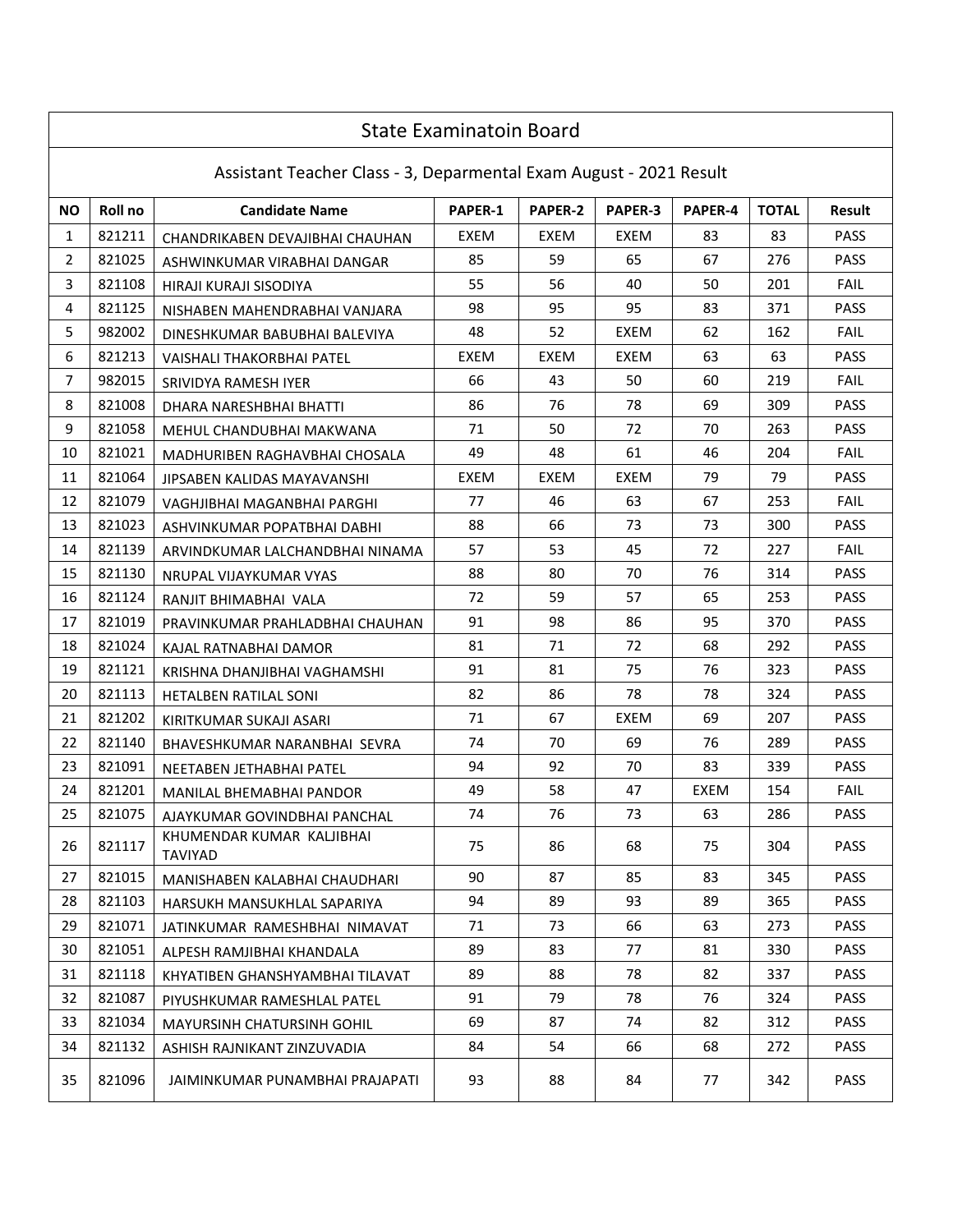| <b>NO</b> | <b>Roll</b> no | <b>Candidate Name</b>                | <b>PAPER-1</b> | <b>PAPER-2</b> | <b>PAPER-3</b> | <b>PAPER-4</b> | <b>TOTAL</b> | <b>Result</b> |
|-----------|----------------|--------------------------------------|----------------|----------------|----------------|----------------|--------------|---------------|
| 36        | 821210         | MONIKA PARSOTTAMBHAI ASODIYA         | EXEM           | EXEM           | EXEM           | 82             | 82           | <b>PASS</b>   |
| 37        | 821115         | CHIRAG KALUBHAI SUTARIYA             | 82             | 64             | 79             | 79             | 304          | <b>PASS</b>   |
| 38        | 821080         | LAVJI HIRA BHAI PARIYA               | 88             | 83             | 77             | 85             | 333          | <b>PASS</b>   |
| 39        | 821215         | CHETANKUMAR CHANDRAKANT<br>PRAJAPATI | EXEM           | EXEM           | EXEM           | 85             | 85           | <b>PASS</b>   |
| 40        | 821092         | RONIKABEN VASANTLAL PATEL            | 93             | 75             | 73             | 75             | 316          | <b>PASS</b>   |
| 41        | 821081         | ASHOKKUMAR BHANABHAI PARMAR          | 91             | 80             | 83             | 73             | 327          | <b>PASS</b>   |
| 42        | 821109         | PRAVINSINH GIGUBHA SODHA             | 70             | 41             | 53             | 68             | 232          | <b>FAIL</b>   |
| 43        | 821020         | PURNABEN ARVINDBHAI CHAVDA           | 84             | 72             | 75             | 87             | 318          | <b>PASS</b>   |
| 44        | 982004         | KARANSINH AMRUTSINH MAKWANA          | 80             | 60             | 62             | 72             | 274          | <b>PASS</b>   |
| 45        | 821052         | VARSHABEN BAVA KHATARIYA             | 88             | 80             | 92             | 78             | 338          | <b>PASS</b>   |
| 46        | 821106         | JAYDEV DHIRAJLAL SHISHANGIYA         | 82             | 55             | 77             | 73             | 287          | <b>PASS</b>   |
| 47        | 821112         | PRATIK PRAFULBHAI SOLANKI            | 79             | 72             | 48             | 70             | 269          | <b>FAIL</b>   |
| 48        | 821072         | PRIYANK VINODBHAI NIMAVAT            | 56             | 33             | 53             | 70             | 212          | <b>FAIL</b>   |
| 49        | 821131         | KAVIBEN VARAJANGBHAI ZALA            | 91             | 71             | 81             | 83             | 326          | <b>PASS</b>   |
| 50        | 821102         | DEVEN HARSUKHBHAI RATHOD             | 76             | 49             | 72             | 62             | 259          | <b>FAIL</b>   |
| 51        | 821017         | ANKITKUMAR JIVANBHAI CHAUDHARY       | 49             | 83             | 80             | 68             | 280          | <b>FAIL</b>   |
| 52        | 821110         | DIPSINH JUVANSINH SOLANKI            | 87             | 81             | 79             | 71             | 318          | <b>PASS</b>   |
| 53        | 821018         | JALPA MANUBHAI CHAUHAN               | 78             | 70             | 55             | 48             | 251          | FAIL          |
| 54        | 821009         | SHRADDHABEN MAGANLAL BHAYANI         | 83             | 82             | 74             | 76             | 315          | <b>PASS</b>   |
| 55        | 982010         | JAYANTIBHAI MUKESHBHAI RATHOD        | EXEM           | EXEM           | EXEM           | 78             | 78           | <b>PASS</b>   |
| 56        | 821209         | RAJESHKUMAR RAMJIBHAI SONARA         | EXEM           | 68             | EXEM           | EXEM           | 68           | <b>PASS</b>   |
| 57        | 982011         | CHETANKUMAR DEVJIBHAI PATEL          | 88             | 77             | 71             | 73             | 309          | <b>PASS</b>   |
| 58        | 982003         | MAHESHKUMAR VEJABHAI KODIYATAR       | 84             | 63             | 68             | 78             | 293          | <b>PASS</b>   |
| 59        | 821101         | ASHOKKUMAR BALUBHAI RATHOD           | 78             | 63             | 66             | 71             | 278          | <b>PASS</b>   |
| 60        | 821065         | PADMAJA CHINTAN MEHTA                | 83             | 84             | 82             | 79             | 328          | <b>PASS</b>   |
| 61        | 821007         | NIREN ARVINDBHAI BHATTI              | 91             | 77             | 79             | 70             | 317          | PASS          |
| 62        | 821010         | MEETA LAXMANBHAI BHORANIYA           | 83             | 63             | 83             | 70             | 299          | PASS          |
| 63        | 821107         | DHARMENDRA JESABHAI SHYARA           | 85             | 49             | 62             | 69             | 265          | <b>FAIL</b>   |
| 64        | 821014         | DAMINI NARAYANBHAI CHAUDHARI         | 74             | 54             | 86             | 64             | 278          | <b>PASS</b>   |
| 65        | 821044         | DILIP NATHABHAI JOTVA                | 87             | 75             | 71             | 69             | 302          | <b>PASS</b>   |
| 66        | 821039         | RAJESHKUMAR NARANBHAI JADAV          | 77             | 53             | 60             | 70             | 260          | <b>PASS</b>   |
| 67        | 821049         | HARDIK DINESHBHAI KAVA               | 88             | 67             | 60             | 78             | 293          | <b>PASS</b>   |
| 68        | 982014         | JITENDRAKUMAR BHULABHAI PATEL        | 87             | 85             | 67             | 73             | 312          | <b>PASS</b>   |
| 69        | 821012         | PURIBEN NANJIBHAI CHAUDHARI          | 89             | 90             | 82             | 80             | 341          | <b>PASS</b>   |
| 70        | 821054         | SARFARAJ HANIF KHUMAR                | 77             | 43             | 73             | 74             | 267          | FAIL          |
| 71        | 982006         | AMIT BHAILALBHAI MAKVANA             | 78             | 78             | 77             | 82             | 315          | <b>PASS</b>   |
| 72        | 821067         | JAYABEN PARBATBHAI MODHWADIYA        | 81             | 67             | 74             | 76             | 298          | <b>PASS</b>   |
| 73        | 821056         | BHAVESH DURLABHJIBHAI MAKVANA        | 86             | 77             | 76             | 81             | 320          | <b>PASS</b>   |
| 74        | 821048         | ALPESHKUMAR GANDALAL KAPUPARA        | 76             | 41             | 49             | 74             | 240          | <b>FAIL</b>   |
| 75        | 821122         | KHODA RAMBHAI VAGHELA                | 89             | 86             | 74             | 81             | 330          | PASS          |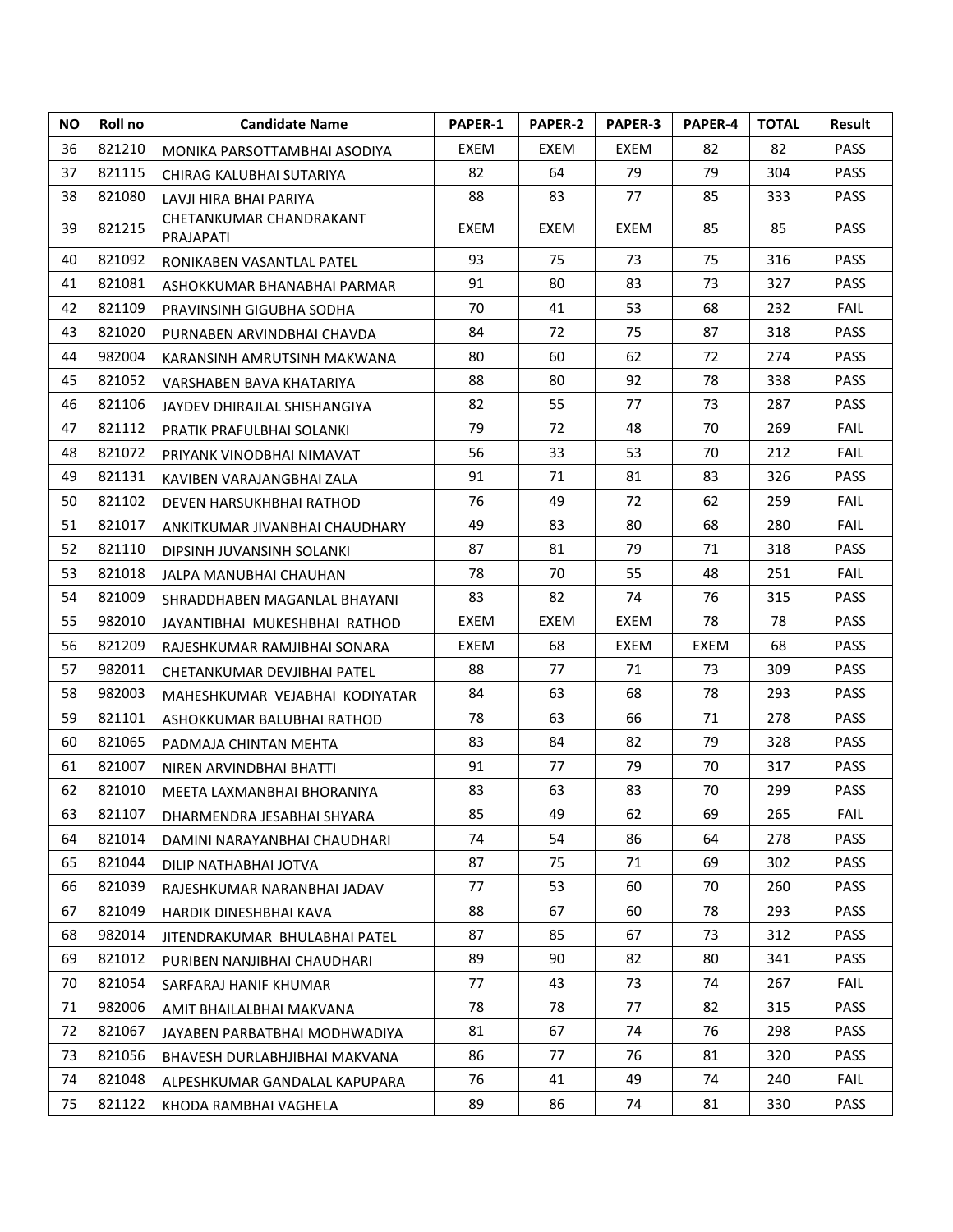| <b>NO</b> | Roll no | <b>Candidate Name</b>                 | <b>PAPER-1</b> | <b>PAPER-2</b> | PAPER-3       | PAPER-4       | <b>TOTAL</b> | Result      |
|-----------|---------|---------------------------------------|----------------|----------------|---------------|---------------|--------------|-------------|
| 76        | 821204  | NARENDRAKUMAR RAMANLAL<br>PRAJAPATI   | 86             | 55             | EXEM          | EXEM          | 141          | <b>PASS</b> |
| 77        | 821085  | HIMANSHU AMRUTBHAI PATEL              | 89             | 76             | 77            | 81            | 323          | PASS        |
| 78        | 821094  | ASHA BABUBHAI PATEL                   | 86             | 63             | 61            | 66            | 276          | <b>PASS</b> |
| 79        | 821046  | SUJATA ASHOKRAO KAMBLE                | 68             | 45             | 51            | 74            | 238          | <b>FAIL</b> |
| 80        | 821057  | GOPALBHAI BOGHABHAI MAKWANA           | 77             | 57             | 71            | 65            | 270          | <b>PASS</b> |
| 81        | 982007  | VIJAYSINH RAYSINHBHAI MORI            | 83             | 73             | 74            | 75            | 305          | <b>PASS</b> |
| 82        | 982008  | PRIYANKA MERAMBHAI GERAIYA            | 80             | 77             | 69            | 69            | 295          | <b>PASS</b> |
| 83        | 821105  | NEHA ATULKUMAR SHAH                   | 76             | 55             | 61            | 65            | 257          | <b>PASS</b> |
| 84        | 821003  | POOJABEN MAHESHBHAI BAROT             | 92             | 67             | 74            | 72            | 305          | <b>PASS</b> |
| 85        | 821097  | RITESHKUMAR HARSHADKUMAR<br>PRAJAPATI | 88             | 69             | 68            | 73            | 298          | <b>PASS</b> |
| 86        | 821073  | BHARMIBEN MENANDBHAI ODEDRA           | 82             | 66             | 73            | 72            | 293          | <b>PASS</b> |
| 87        | 821074  | VANITA AMRUTLAL PANCHAL               | 83             | 68             | 82            | 83            | 316          | <b>PASS</b> |
| 88        | 821061  | MAYASARA BEN INUSBHAI MANSURI         | 77             | 55             | 49            | 77            | 258          | <b>FAIL</b> |
| 89        | 982005  | VIKRAM DEVDANBHAI ZANTIYA             | ABSENT         | ABSENT         | <b>ABSENT</b> | <b>ABSENT</b> | 0            | ABSENT      |
| 90        | 821205  | SONAL LALJIBHAI GAJIPARA              | 80             | EXEM           | EXEM          | 70            | 150          | <b>PASS</b> |
| 91        | 821002  | MUKESHKUMAR BHIMSINH BARIA            | 96             | 91             | 86            | 76            | 349          | <b>PASS</b> |
| 92        | 821127  | PRAKASHBHAI NANJIBHAI VASOYA          | ABSENT         | ABSENT         | ABSENT        | ABSENT        | $\mathbf{0}$ | ABSENT      |
| 93        | 821050  | ANILKUMAR MAGANLAL KAVA               | 88             | 71             | 78            | 80            | 317          | <b>PASS</b> |
| 94        | 821098  | PARESHKUMAR GOVINDBHAI PRAJAPATI      | 84             | 79             | 81            | 77            | 321          | <b>PASS</b> |
| 95        | 821031  | RIYAZ AYUBBHAI DIWAN                  | 83             | 62             | 76            | 80            | 301          | <b>PASS</b> |
| 96        | 821076  | DHAVAL JAYANTILAL PANCHAL             | 89             | 89             | 81            | 68            | 327          | <b>PASS</b> |
| 97        | 821100  | DHARABEN BHARATBHAI RATHOD            | 94             | 80             | 82            | 80            | 336          | <b>PASS</b> |
| 98        | 821038  | JITENDRAKUMAR KANUBHAI JADAV          | 81             | 64             | 70            | 71            | 286          | <b>PASS</b> |
| 99        | 982013  | MANJULABEN RAMSINH PARGI              | 60             | 58             | 49            | 52            | 219          | <b>FAIL</b> |
| 100       | 821005  | DAXABEN VASHRAMBHAI BHAN              | 86             | 86             | 80            | 79            | 331          | <b>PASS</b> |
| 101       | 821011  | PRATIKSHABAHEN DAKUBHAI BHUVA         | 85             | 71             | 72            | 76            | 304          | <b>PASS</b> |
| 102       | 821037  | ALPESHKUMAR MANSUKHBHAI HIRPARA       | 90             | 81             | 76            | 80            | 327          | PASS        |
| 103       | 821089  | KIRANKUMAR BABUBHAI PATEL             | 92             | 66             | 71            | 77            | 306          | <b>PASS</b> |
| 104       | 821088  | NIMISHABEN KANUBHAI PATEL             | 88             | 32             | 70            | 74            | 264          | <b>FAIL</b> |
| 105       | 821114  | RAJESHRIBAHEN VINODKUMAR SONI         | 87             | 73             | 84            | 75            | 319          | <b>PASS</b> |
| 106       | 821053  | HINABEN JAGDISHBHAI KHETANI           | 83             | 68             | 82            | 74            | 307          | <b>PASS</b> |
| 107       | 821084  | YOGESHKUMAR REVABHAI PATEL            | 92             | 74             | 91            | 80            | 337          | PASS        |
| 108       | 821040  | JAGDISHBHAI PRABHUBHAI JAKHANIYA      | 82             | 62             | 76            | 74            | 294          | <b>PASS</b> |
| 109       | 821104  | BHAGVATIBEN VITTHALDAS SEVAK          | 82             | 74             | 63            | 66            | 285          | <b>PASS</b> |
| 110       | 821126  | JIGNESHKUMAR AMBALALBHAI VASAVA       | 83             | 71             | 66            | 78            | 298          | <b>PASS</b> |
| 111       | 821214  | <b>GAYATRIBEN SHANKARLAL PATEL</b>    | EXEM           | EXEM           | EXEM          | 79            | 79           | <b>PASS</b> |
| 112       | 821063  | PRAKASHKUMAR NARSAJIBHAI MARVADI      | <b>ABSENT</b>  | ABSENT         | ABSENT        | ABSENT        | 0            | ABSENT      |
| 113       | 821077  | CHINTANKUMAR RAJENDRAPRASAD<br>PANDYA | 70             | 63             | 72            | 70            | 275          | <b>PASS</b> |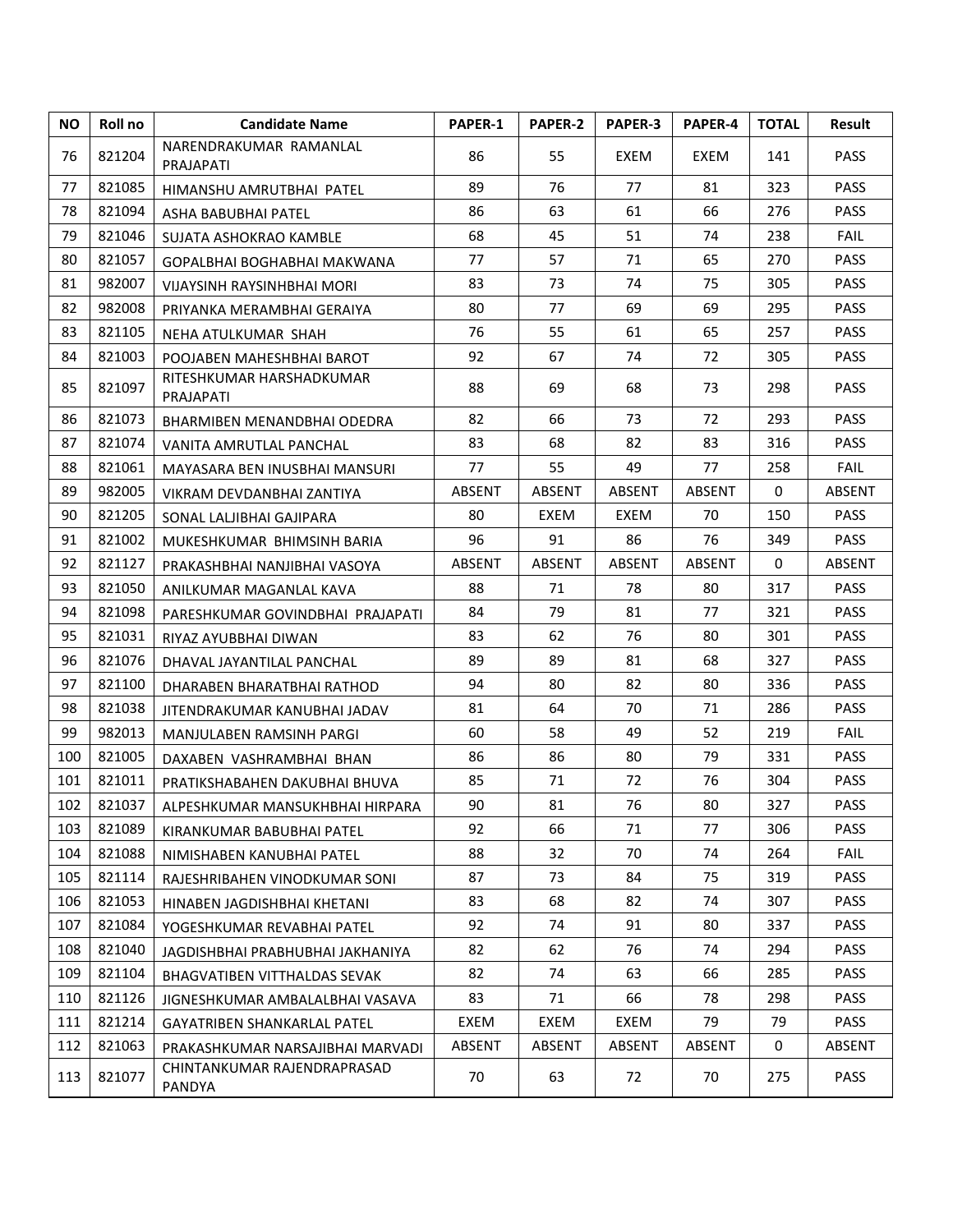| NO. | Roll no | <b>Candidate Name</b>                      | <b>PAPER-1</b> | PAPER-2 | PAPER-3 | PAPER-4 | <b>TOTAL</b> | <b>Result</b> |
|-----|---------|--------------------------------------------|----------------|---------|---------|---------|--------------|---------------|
| 114 | 821032  | SMITABEN KALUSINH GARASIYA                 | 85             | 46      | 81      | 71      | 283          | <b>FAIL</b>   |
| 115 | 821095  | MAZHARKHAN SIRAJKHAN PATHAN                | 89             | 61      | 79      | 75      | 304          | PASS          |
| 116 | 821022  | MAHENDRASINH RATANSINH DABHI               | 41             | 50      | 55      | 51      | 197          | <b>FAIL</b>   |
| 117 | 821001  | BHAVANA NARSANGBHAI AAL                    | 66             | 50      | 50      | 60      | 226          | PASS          |
| 118 | 982012  | CHANDRIKABEN LAVAJIBHAI PAREKH             | 92             | 92      | 83      | 85      | 352          | <b>PASS</b>   |
| 119 | 821004  | VISHAL VRUJLAL BASIYA                      | 89             | 92      | 79      | 86      | 346          | <b>PASS</b>   |
| 120 | 982009  | SANJAYKUMAR PRADIPBHAI TANKARIYA           | 85             | 73      | 63      | 74      | 295          | <b>PASS</b>   |
| 121 | 821123  | JADAV UKABHAI VAKATAR                      | 87             | 82      | 77      | 73      | 319          | <b>PASS</b>   |
| 122 | 821129  | BIPINKUMAR DHANAJIBHAI VEKARIYA            | 87             | 73      | 77      | 84      | 321          | <b>PASS</b>   |
| 123 | 821069  | GUNVANTBHAI PASHABHAI NADIYA               | 77             | 53      | 64      | 72      | 266          | <b>PASS</b>   |
| 124 | 821055  | NISHATBEN MAHEBUBBHAI MAKARANI             | 64             | 49      | 65      | 82      | 260          | <b>FAIL</b>   |
| 125 | 821216  | SUNANDA KHANSING PATEL                     | EXEM           | 48      | EXEM    | 56      | 104          | <b>FAIL</b>   |
| 126 | 821016  | YOGESHKUMAR PRATAPBHAI<br><b>CHAUDHARY</b> | 62             | 88      | 77      | 77      | 304          | <b>PASS</b>   |
| 127 | 821133  | SHAILESHKUMAR GOPALBHAI<br>ZINZUVADIYA     | 76             | 56      | 74      | 71      | 277          | <b>PASS</b>   |
| 128 | 821203  | MAYURIBEN JAGDISHKUMAR<br>CHAUDHARI        | 75             | 60      | EXEM    | 82      | 217          | <b>PASS</b>   |
| 129 | 821028  | DAXABEN DILUBHAI DEVANI                    | 92             | 79      | 74      | 79      | 324          | <b>PASS</b>   |
| 130 | 821029  | MANISHBHAI MAHENDRABHAI<br>DHANDHALYA      | 87             | 76      | 85      | 77      | 325          | <b>PASS</b>   |
| 131 | 821035  | VELJIBHAI BHIMABHAI GOHIL                  | 80             | 75      | 73      | 69      | 297          | <b>PASS</b>   |
| 132 | 821090  | NIKITABEN RASIKBHAI PATEL                  | 88             | 52      | 77      | 73      | 290          | <b>PASS</b>   |
| 133 | 821027  | VIKRAMBHAI VASABHAI DESAI                  | 59             | 69      | 71      | 77      | 276          | <b>PASS</b>   |
| 134 | 821111  | BHAVIKA GOVINDBHAI SOLANKI                 | 82             | 67      | 69      | 77      | 295          | <b>PASS</b>   |
| 135 | 821078  | <b>BHAKTI KEYUR PANDYA</b>                 | 75             | 46      | 63      | 53      | 237          | <b>FAIL</b>   |
| 136 | 821013  | SUMITRABEN MAGANBHAI CHAUDHARI             | 53             | 72      | 78      | 63      | 266          | <b>PASS</b>   |
| 137 | 821134  | YUNUS ABBAS MAKRANI                        | 78             | 48      | 66      | 72      | 264          | <b>FAIL</b>   |
| 138 | 821135  | AJITKUMAR RAMABHAI DODIYA                  | 77             | 69      | 73      | 76      | 295          | <b>PASS</b>   |
| 139 | 821119  | MERUBHAI RAJABHAI TRAMATA                  | 55             | 56      | 54      | 67      | 232          | <b>PASS</b>   |
| 140 | 821116  | <b>ILABEN MAFATLAL SUTHAR</b>              | 57             | 42      | 56      | 73      | 228          | <b>FAIL</b>   |
| 141 | 821093  | MILAN KUMAR ROHIT BHAI PATEL               | 87             | 57      | 62      | 69      | 275          | <b>PASS</b>   |
| 142 | 821041  | RAVIKUMAR DHARAMSHIBHAI<br>JAMBUCHA        | 90             | 64      | 72      | 67      | 293          | <b>PASS</b>   |
| 143 | 821033  | BHAVINBHAI MANJIBHAI GOHEL                 | 64             | 83      | 63      | 80      | 290          | <b>PASS</b>   |
| 144 | 821206  | SNEHALKUMARI KESHAVBHAI PATEL              | 69             | EXEM    | EXEM    | EXEM    | 69           | PASS          |
| 145 | 821062  | VANDANABEN MANSUKH LAL MARSONIA            | 76             | 56      | 55      | 71      | 258          | <b>PASS</b>   |
| 146 | 821060  | JAVED YAKUBBHAI MANSURI                    | 93             | 86      | 82      | 79      | 340          | <b>PASS</b>   |
| 147 | 821042  | PRATIXABEN HASMUKHBHAI JETHVA              | 91             | 67      | 77      | 79      | 314          | <b>PASS</b>   |
| 148 | 821083  | ANIRUDHSINH HANABHAI PARMAR                | 92             | 46      | 41      | 77      | 256          | <b>FAIL</b>   |
| 149 | 821030  | DINESHBHAI NAGARBHAI DHARJIYA              | 48             | 35      | 51      | 56      | 190          | FAIL          |
| 150 | 821142  | VIJAYKUMAR JAGDISHBHAI RAVAL               | 83             | 69      | 68      | 80      | 300          | PASS          |